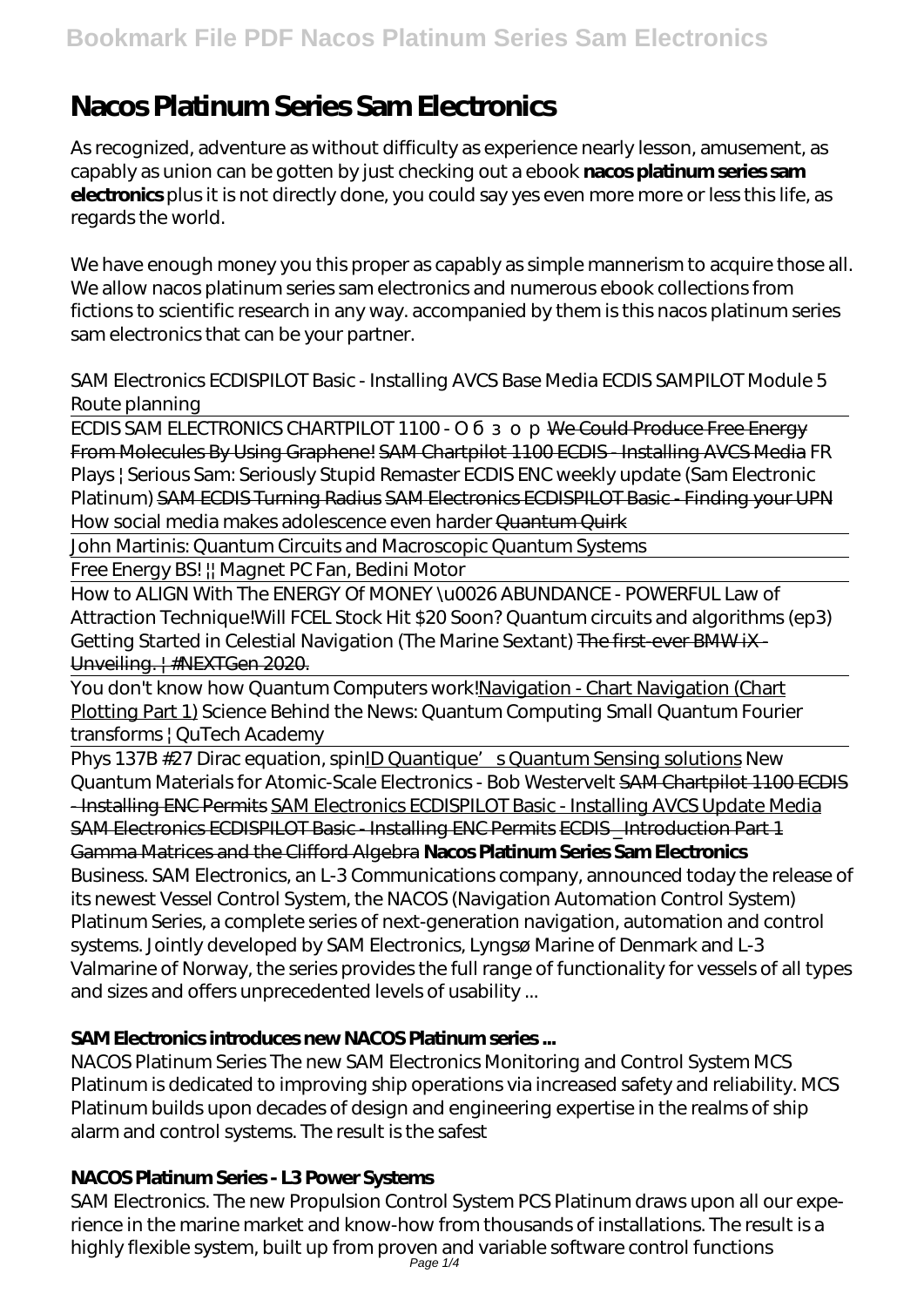designed to meet the demands of the modern sea-going vessel.

## **NACOS Platinum Series - L3 Power Systems**

NACOS OBSB The Home Page Concept NACOS Platinum series Navigation Automation Control System fi diluí MunUuring h( !!>]?> Mumluriny Alymi I itil Empowering Crew - Extending Capabilities - Exceeding Expectations Detailed technical information is available from: SAM Electronics GmbH Phone: +49 (0)40-88 25-2841 Products Automation, Navigation and Communication Fax  $+49$  (0)40 - 88 25 - 41 16 22763 Hamburg  $\cdot$  Germany www.samelectronics.de

# **NACOS Platinum - Wärtsilä SAM Electronics - PDF Catalogs ...**

NACOS Platinum Series The Captain 
Serian Series The Captain and Latin Choice Safety, accuracy and reliability are paramount in modern high seas navigation. Increasing traffic and improved international standards require precise navigation systems to aid information management and collision avoidance. For the right information at the right time, the SAM Electronics Platinum series is the ultimate choice in modern navigation equipment.

## **MULTIPILOT Platinum NACOS Platinum Series - Wärtsilä SAM ...**

Our leadership position is now once again emphasised with the introduction of the new Wärtsilä NACOS VALMATIC Platinum system, a fourth generation technology platform for modern ships. This innovative technology is the result of 30 years of experience, and is a powerful state-of-theart distributed process control and monitoring system.

# **NACOS VALMATIC Platinum - Wärtsilä SAM Electronics - PDF ...**

NACOS (Navigation Automation Control System), a Platinum Series of next-generation navigation, automation and control systems has been launched by SAM electronics, an L-3 Communications company. Made by a joint collaboration of SAM Electronics, Lyngsø Marine of Denmark and L-3 Valmarine of Norway, the new innovative series provides monitoring and controlling features for all types and sizes ...

# **New NACOS Platinum series vessel control system by SAM ...**

The Wärtsilä ECDISPILOT Platinum exceeds the demands of a standard ECDIS by a comprehensive variety of intelligent support functions for effective route planning and monitoring. Standard interfaces from AIS and NAVTEX are incorporated within the ECDIS. Optionally, weather forecast information is available on a separate layer which can be used for intelligent route and schedule planning.

# **Ship ECDIS - NACOS ECDISPILOT Platinum - Wärtsilä SAM ...**

SAM NACOS Platinum 7. 3 The Public Key. The Admiralty Vector Chart Service currently uses the IHO.CRT, issued by the International Hydrographic Organisation, to authenticate its AVCS ENCs. The IHO Public Key is included in all AVCS media. The IHO.CRT is hard coded into the SAM ECDISPILOT and cannot be deleted.

# **Using the ADMIRALTY Vector Chart Service with the SAM ...**

Wärtsilä NACOS Platinum is a cost-effective suite of electronic systems covering almost any area within ship automation, propulsion, navigation, power management, dynamic positioning and general alarm and control. Proven in Use. Wärtsilä NACOS Platinum is applicable to any ship, irrespective of size or type.

### **Wärtsilä NACOS Platinum - integrated vessel control system**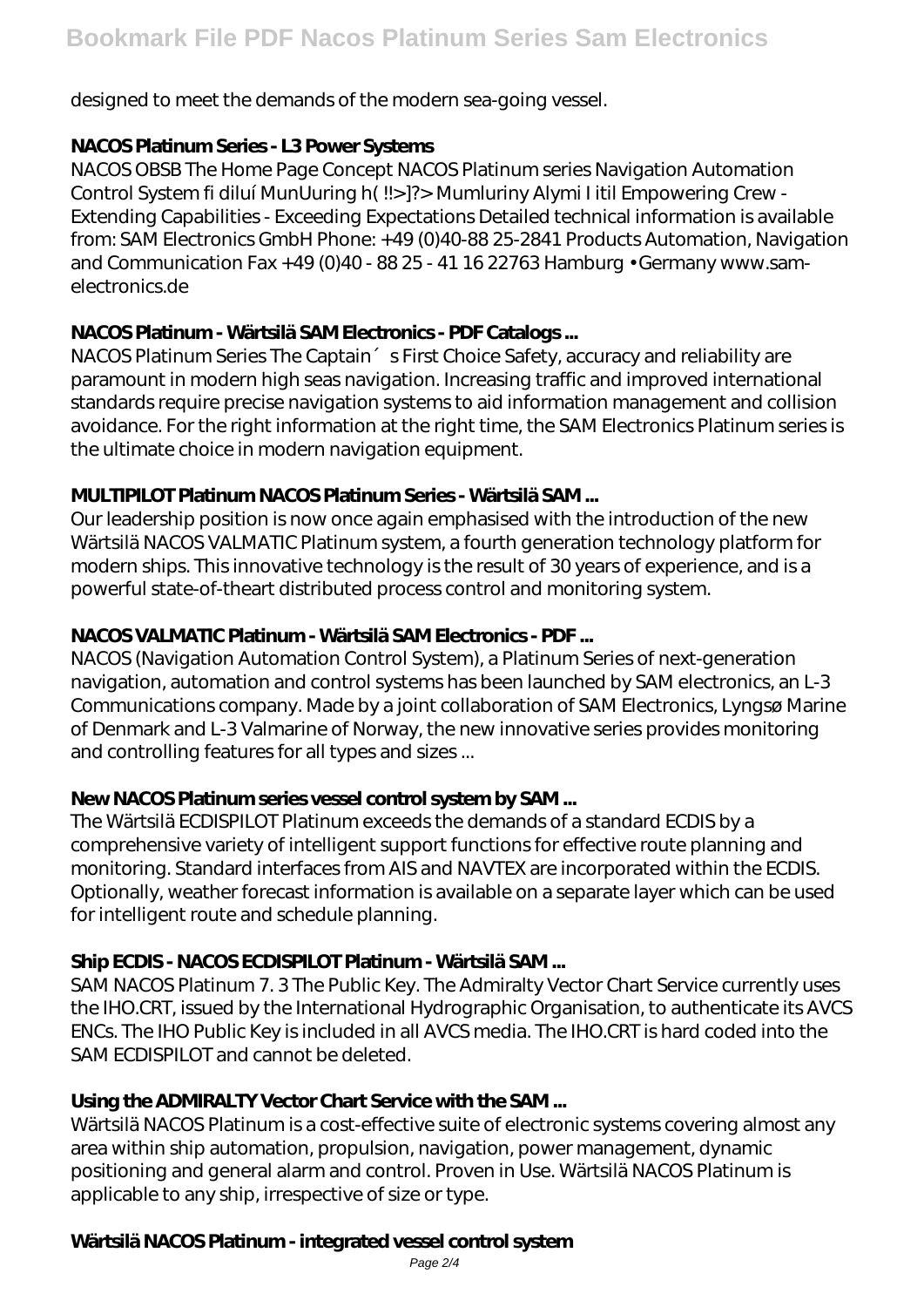Wärtsilä NACOS MULTIPILOT Platinum. A MULTIPILOT work station combines all navigational tools, including RADARPILOT, ECDISPILOT, CONNINGPILOT, TRACKPILOT and even an integrated DP/joystick control and automation into a single, compact work station. It is the universal solution providing all information for the reliable, safe and easy operation of a vessel.

#### **Wärtsilä NACOS Multipilot Platinum - compact work station**

Our propulsion control system Wärtsilä NACOS PCS Platinum draws upon all our experience in the marine market and know-how from thousands of installations. The result is a highly flexible system, built from proven and variable software control functions designed to meet the demands of the modern sea-going vessel.

#### **Propulsion control system - NACOS PCS Platinum - Wärtsilä ...**

301 Moved Permanently. nginx

#### **www.hort.iastate.edu**

SAM Electronics Platinum series is the ultimate choice in modern navigation equipment. Following extensive research into user require-ments, a unique ergonomic design provides new levels of user-friendliness and functionality. MULTIPILOT Platinum underlies such flexibility through the integration of radar, ECDIS, conning

#### **MULTIPILOT - ratelmak**

The forward-looking capabilities of FarSounder's navigation products add a new dimension of situational awareness to the NACOS Platinum Series. Cheryl M. Zimmerman, FarSounder's CEO, explained that after working with Wärtsilä SAM Electronics for many years on common navigation projects, this integration will be opening new opportunities for both companies.

### **FarSounder 3D Sonar Integrated into Wärtsilä SAM ...**

NACOS Platinum Series The Captain 
Serian Series The Captain and the Ships are larger, traffic denser and time for important decision making even less. Thus, infor-mation management is the No.1 issue for 21st century navigation. Wärtsilä SAM Electronics new Platinum series radar provides the navigator with the right information for the right decision at

#### **RADARPILOT - Everthron Marine**

one. Merely said, the nacos platinum series sam electronics is universally compatible as soon as any devices to read. If you have an eBook, video tutorials, or other books that can help others, KnowFree is the right platform to share and exchange the eBooks freely.

### **Nacos Platinum Series Sam Electronics**

New NACOS PLATINUM Series VCS. SAM Electronics, an L-3 Communications company, announces the release of its newest Vessel Control System, the NACOS (Navigation Automation Control System) Platinum Series, a complete series of next-generation navigation, automation and control systems. Jointly developed by SAM Electronics, Lyngsø Marine of Denmark and L-3 Valmarine of Norway, the series ...

#### **New NACOS PLATINUM Series VCS | Yellow & Finch Publishers**

The SAM Electronics ECDISPILOT Platinum exceeds these demands as the ultimate navigator' stool for route planning, monitoring and manoeuvring. A comprehensive variety of support functions is offered via intelligent information management and all in a userfriendly ergonomic design.